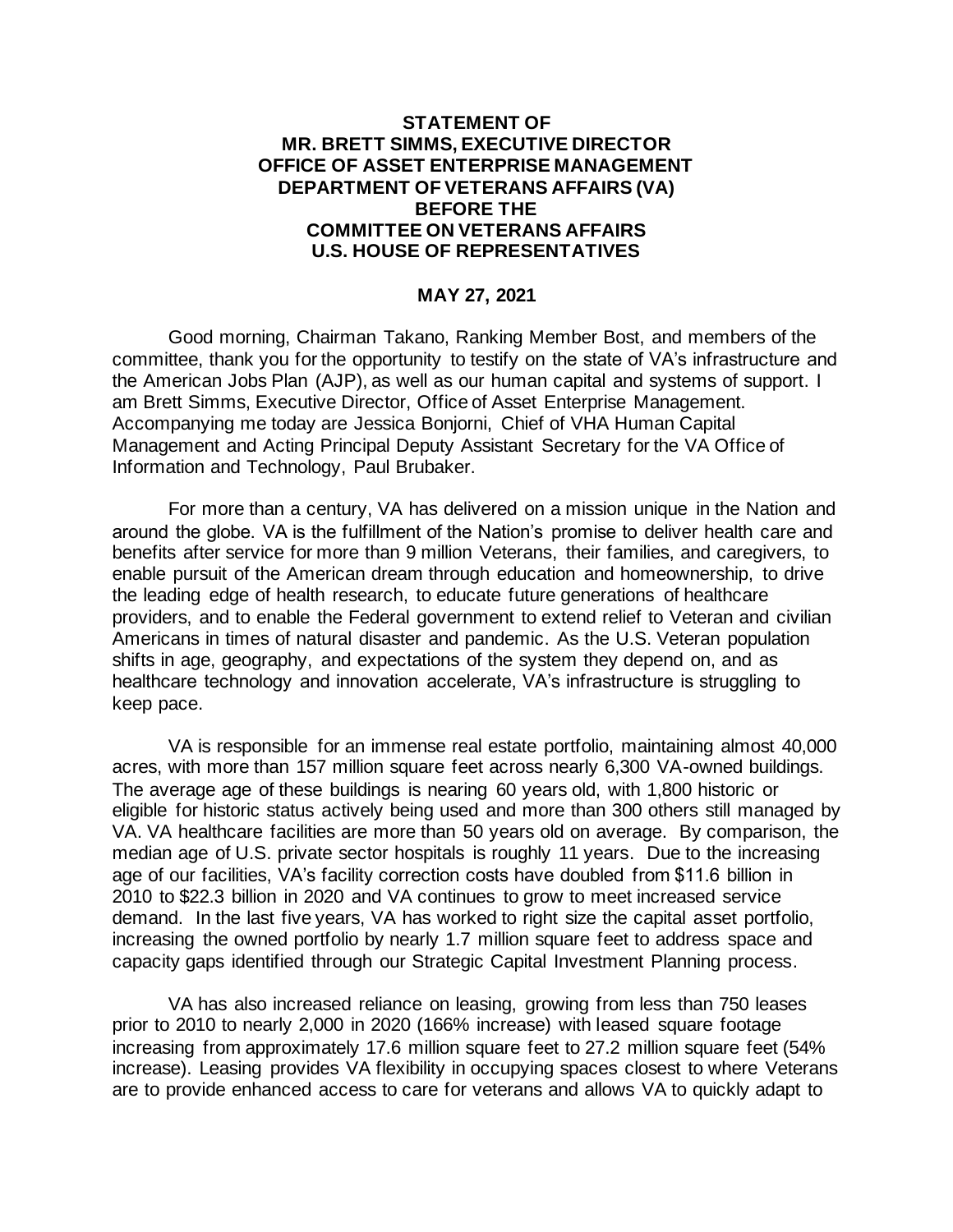changing technology. Where Veteran service needs or demographics change, the ability to expand, contract, refresh, or end a lease is more easily accomplished compared to owned infrastructure. As part of our continued efforts to address infrastructure needs, we are currently waiting on authorization for 13 major leases and four major construction projects, as requested in the FY 2021 Budget, in order to expand health care access. We look forward to working with Congress on addressing this important issue.

### **Case for Investment**

The President has called for \$18 billion in the American Jobs Plan (AJP) to modernize VA health care facilities. These proposed investments will pay long-term dividends by offsetting growing costs of older facilities while meeting the health care needs of Veterans now and into the future.

VA is unique among Federal agencies in that we have facilities in virtually every state, community, and Congressional district. Investment in VA infrastructure means local jobs across the country, improved care environments for Veterans, and the beginning of transformation to a modern healthcare system. However, VA's aging infrastructure is a looming barrier to the excellence in care and service delivery Veterans have earned. Healthcare innovation is occurring at an exponential pace, and the comparative youth of private sector facilities is informed by these trends. The architects who designed and constructed facilities many decades ago could not have anticipated the requirements of today's medical technology, including the key enabling role that infrastructure—to include technological infrastructure—now plays in delivering safe and high-quality healthcare. As VA progresses on building the high-performing, integrated healthcare delivery network of the future, we recognize the critical role that facilities play in delivering health care to Veterans and how we must continue to focus our efforts on the best practices in capital portfolio management that enable better facility outcomes for those we serve.

#### **Case for how American Jobs Plan will help VA Health Care**

The American Jobs Plan that President Biden has called for requests \$3 billion to address immediate infrastructure needs within VA health care facilities, such as upgrades to support the growing number of women Veterans, improvements to utility and building systems for more energy efficient operations, and enhancements to facility access to accommodate aging veterans. These investments will span programs, including major construction, minor construction, and non-recurring maintenance. This funding will also accelerate ongoing major construction project work to provide access to high quality health care more quickly. Some of this effort will focus on core infrastructure, such as utility system improvements and facility access. This includes key facility upgrades to respond to aging Veteran demographics as there are now 1.7 million Veterans who are 70 years or older, and this number is expected to grow to 2.8 million by 2030.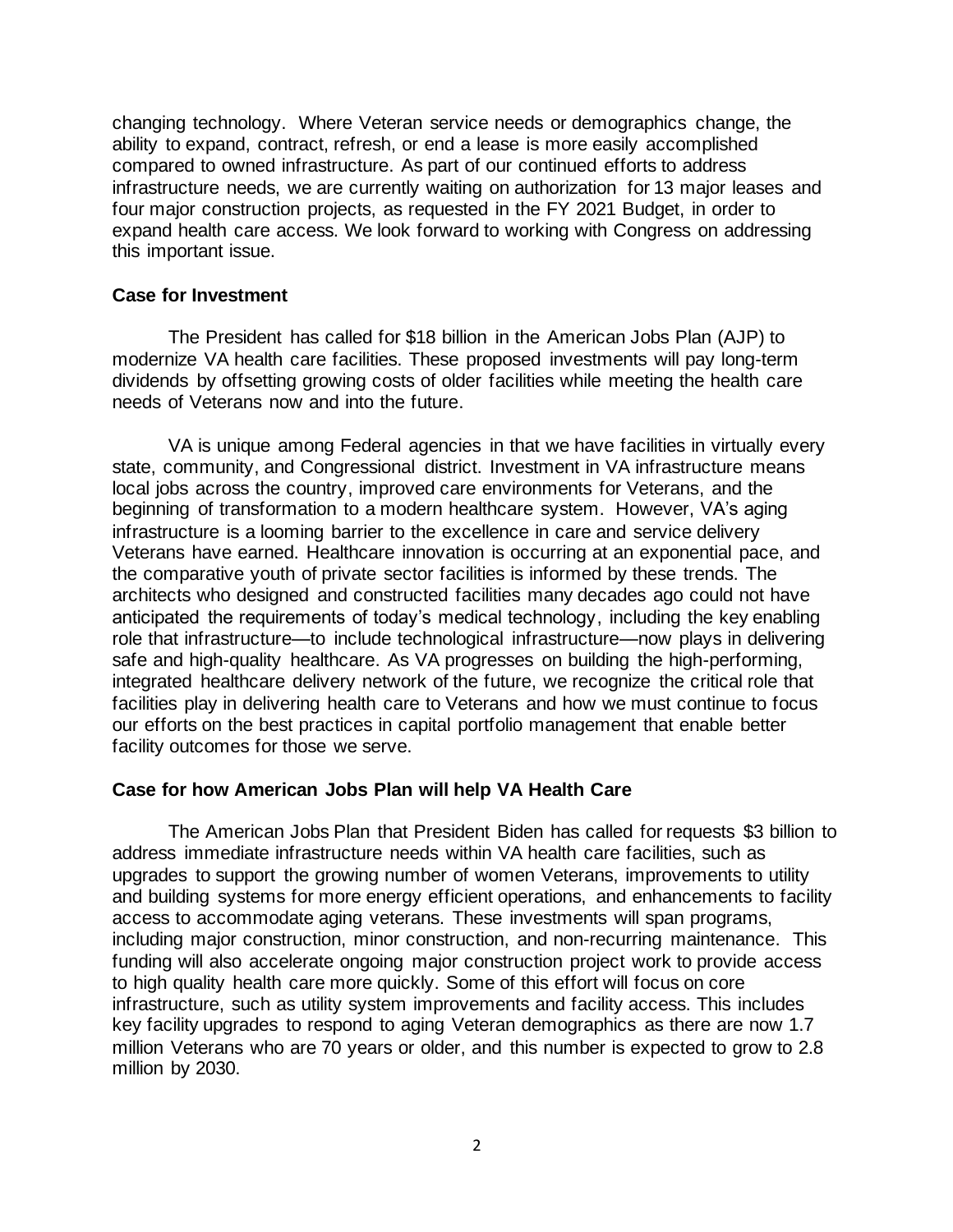President Biden has also requested \$15 billion to fully modernize or replace outdated medical centers with state-of-the-art facilities to provide our Veterans the care they deserve. This need reflects aging facilities, incorporates a person-centered approach, adopt modern trends in U.S. healthcare, and align with the Asset and Infrastructure Review (AIR) Commission, scheduled to complete recommendations in 2023

To determine the most appropriate investments for the recapitalization effort, VA will leverage a data driven process to identify potential sites. The data leveraged will include physical attributes, such as age and condition of the facilities, as well as capacity attributes related to the functional fit of our facilities to meet healthcare demands. Each of those elements will be associated with weights that will determine scores for each medical center. Once the top tier of priority sites are identified for consideration, factors such as facility size, complexity, on-going investments, service composition, and opportunities to leverage different models of care will be assessed, along with funding availability, to make determinations on the appropriate investments.

VA is acutely cognizant that the AJP and AIR Commission are parallel activities. While they are not directly dependent on one another, VA views both as driving toward the same outcome to ensure facilities get the necessary investment to support care and service delivery into the future. The VA MISSION Act (PL 115-182) requires VA to continue construction, leasing, budgeting, and long-range capital planning activities while the market assessment and AIR Commission activities are occurring. The AJP supports this requirement with additional resources and allows coordination with the AIR Commission work before investment of those resources.

Work on the market assessments has been on-going for nearly two years, allowing VA to gain significant insights into trends in the VA healthcare delivery system. Enhancing Veteran access and outcomes will be the foremost consideration in all cases, including where VA has significant shifts in demand, service composition, or other factors. In some cases, moving from an older facility in poor condition to a more modern infrastructure may be the best investment.

VA recognizes that the amount of funding requested in AJP is significantly larger than our typical appropriations, even when factoring in Congressional "plus-ups" that have occurred. Because of this, the approach to execution must adapt, becoming a whole of government and industry approach, rather than VA attempting to execute as it has in the past. VA will leverage our federal partners to expand capacity and continue to engage with industry to adopt the most effective and innovative delivery methods and contract vehicles to rapidly scale and speed up. In addition, VA is also changing the way we execute our construction programs by streamlining facility designs and lowering risk to project delivery. By leveraging standardized facility designs and building more flexible space, VA will better manage cost and schedule for these projects. If authorized, the AJP program will also be centrally managed, adding additional controls and accountability to streamline execution.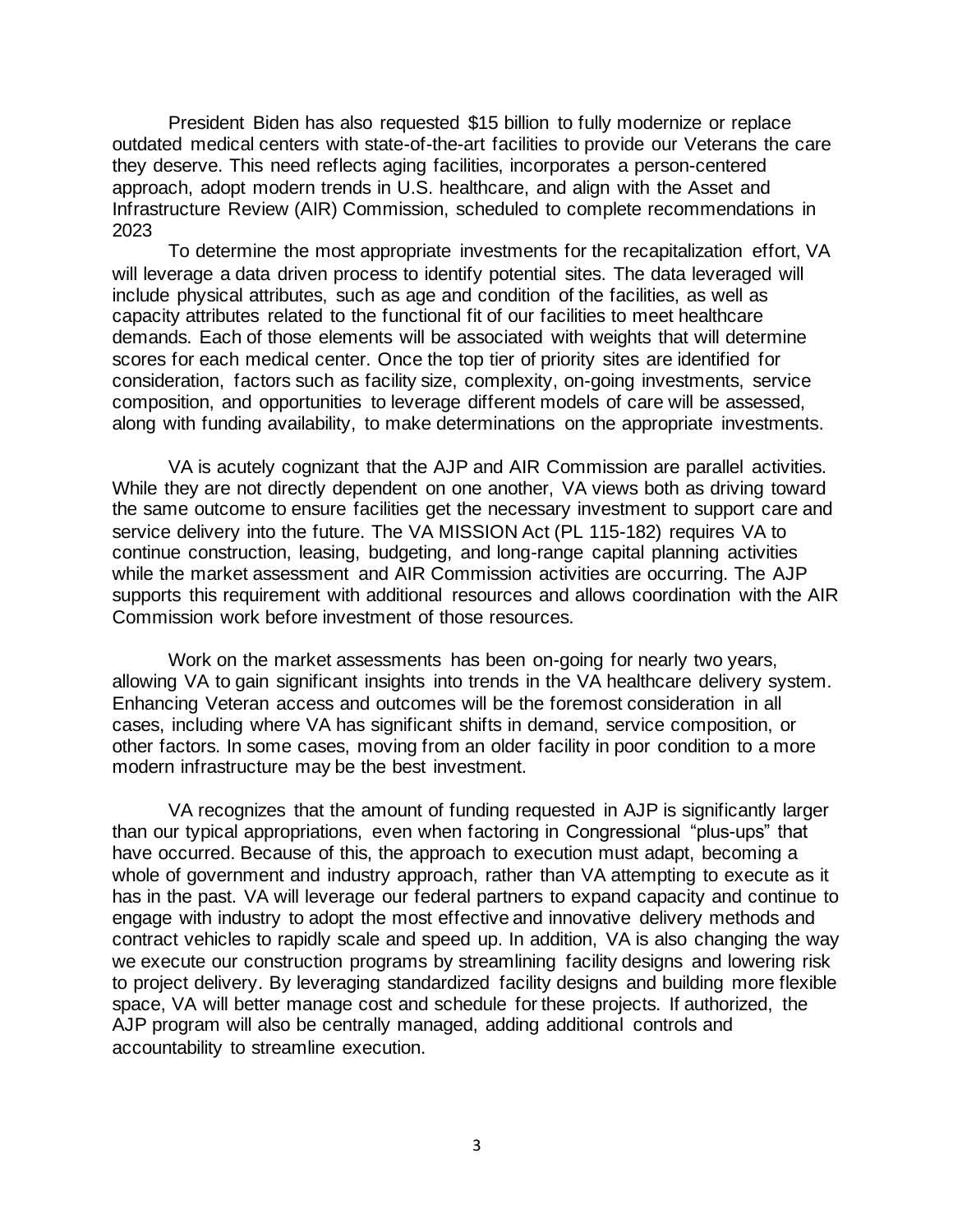VA's large Federal footprint positions it to have a consequential role in furthering Federal climate and sustainability efforts through the investment funded through the AJP. The AJP and VA's pursuit of a recapitalization initiative to modernize and improve its facility portfolio will include opportunities to build sustainable and energy efficient medical facilities in support of the Administration's goal of a carbon pollution free electrical grid by 2035.

VA has already reduced its energy and water intensity use despite significant increases of patient care activity by over 40% since 2008. VA's ongoing commitment to clean energy has resulted in investments in solar photovoltaic projects at our facilities across the country and the use of energy performance contracting activity supporting over \$1 billion of critical energy and water infrastructure improvements, expecting to generate \$1.6 billion of avoided energy and water costs over the life of those contracts.

VA recently re-established a Climate Change Task Force with the goal of reinvigorating climate change discussions across the department, in support of Executive Order (EO) 14008. This group's efforts will drive the initial Climate Action Plan creation and will serve as a baseline to identify risks and opportunities to improve the resiliency of VA facilities and operations by further incorporating climate priorities into VA's infrastructure planning and healthcare operations.

The AJP offers VA an unparalleled infrastructure investment opportunity and the age and condition of our facilities demand that we do better by our Nation's Veterans. The investment the AJP provides will positively impact the economies of almost every state, community, and Congressional district; and the Nation will have a modern health care system prepared to deliver in times of crisis.

### **Investment in Human Capital**

As the largest integrated healthcare system in the United States, the Veterans Health Administration (VHA) recognizes that investing in its workforce is key to delivering the best possible clinical care to Veterans. With more than 369,000 employees onboard, including over 27,000 physicians and more than 94,000 registered nurses and licensed practical nurses, VHA is continuously recruiting new staff while investing in the development and retention of the current workforce.

Turnover in VHA is 8.9% overall, which compares favorably with private sector health care industry rates of 20 to 30%, as reported by the Bureau of Labor Statistics JOLT Survey. As a very large organization, VA expects to have an approximate10% vacancy rate at any given time due to the normal churn of positions resulting from retirements, resignations, and other losses. Currently, VHA has an overall vacancy rate of approximately 12.8%, while physicians and registered nurses both have a vacancy rate of 11.0%.

In addition to filling critical clinical vacancies due to turnover of staff, VHA has grown its workforce by approximately 4% each year for the past five years to meet the health care needs of Veterans, including a five-year growth rate of 11% for physicians and 20% for registered nurses. VHA's staffing challenges mirror those of the private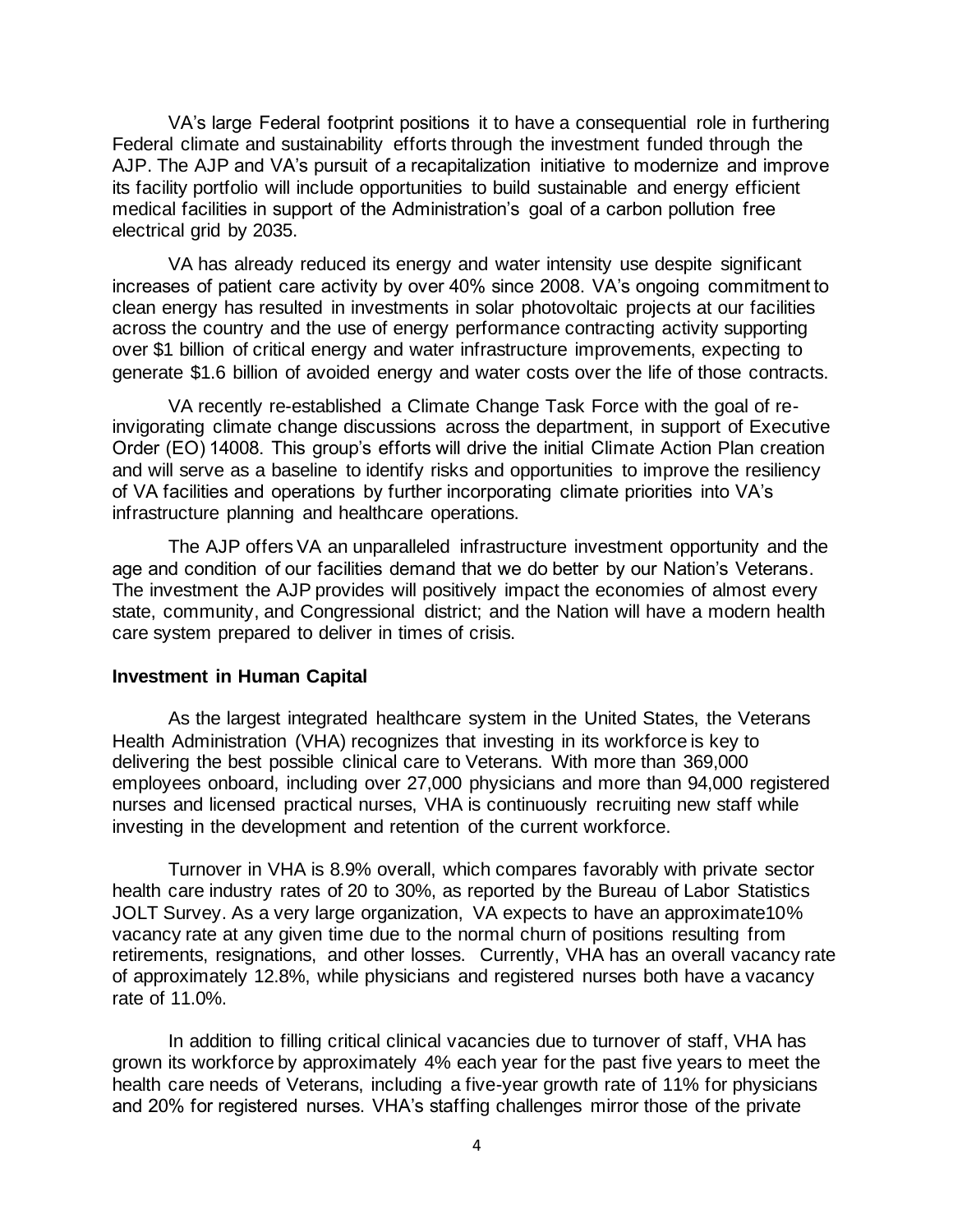sector—there is a shortage of health care professionals in the United States, especially in rural areas and for scarce physician specialties (i.e. Psychiatry, Internal/Family Medicine, Gastroenterology, Geriatric/Palliative Care Medicine, Critical Care Nursing: OR, ER, and ICU). To remain competitive in the healthcare labor market, VHA offers competitive total rewards packages that may include incentives, loan repayment, and various paid leave benefits.

VA invests in employees through numerous development opportunities. In addition to the education and scholarship programs, VA also invests in formal internal training such as the Veterans Affairs Acquisition Academy (VAAA) and external training opportunities for project management with approved training centers. Internal development programs include the Virtual Aspiring Supervisors Program, Technical Career Field Program, Health Care Leadership Development Program, and Leadership VA. These are all competitive development programs designed to build the next generation of leaders of VA. In FY 2021, VHA launched LEAD-X, a self-paced virtual leadership course aligned with VA's Leadership Development Framework, which allows any employee to pursue a curated self-paced learning program to build their leadership competencies.

#### **Future Workforce Investment**

VHA invests in developing talent early in the recruitment pipeline through scholarship programs such as the VA Learning Opportunities Residency (VALOR), Health Professions Scholarship Program (HPSP), and Specialty Education Loan Repayment Program (SELRP). These scholarship programs focus on development of future clinical staff in key specialties in exchange for a service commitment to work at VA, building over 7,000 new clinical staff since 2007. With new authorities granted in the MISSION Act, in 2020 VHA began awarding scholarships to medical students and is currently accepting applications for the inaugural year of SELRP for physicians pursuing residency training in Psychiatry, Family Practice, Internal Medicine, Emergency Medicine, Gastroenterology, Urology, and Geriatric Medicine VHA continues to market to the Teague Cranston Universities and Historically Black Colleges and Universities, thereby improving diversity of our clinical talent pipeline.

VA conducts the largest health professions education platform in the United States. VA is authorized by Title 38 Section 7302 to provide clinical education and training programs for developing health professionals for VA and the nation. During the 2019-2020 Academic Year (AY), VA's Office of Academic Affiliations maintained affiliations with 149 Liaison Committee on Medical Education (LCME)-accredited allopathic schools (MD) and 37 Commission on Osteopathic College Accreditation (COCA)-accredited osteopathic medical schools (DO). VA trained 47,498 Graduate Medical Education (GME) trainees in AY 2019-2020.

The Veterans Access, Choice, and Accountability Act of 2014, Public Law (PL) 113-146 (the Choice Act) allowed VA to provide for up to 1,500 additional GME positions. This required VA to establish new medical residency programs and ensure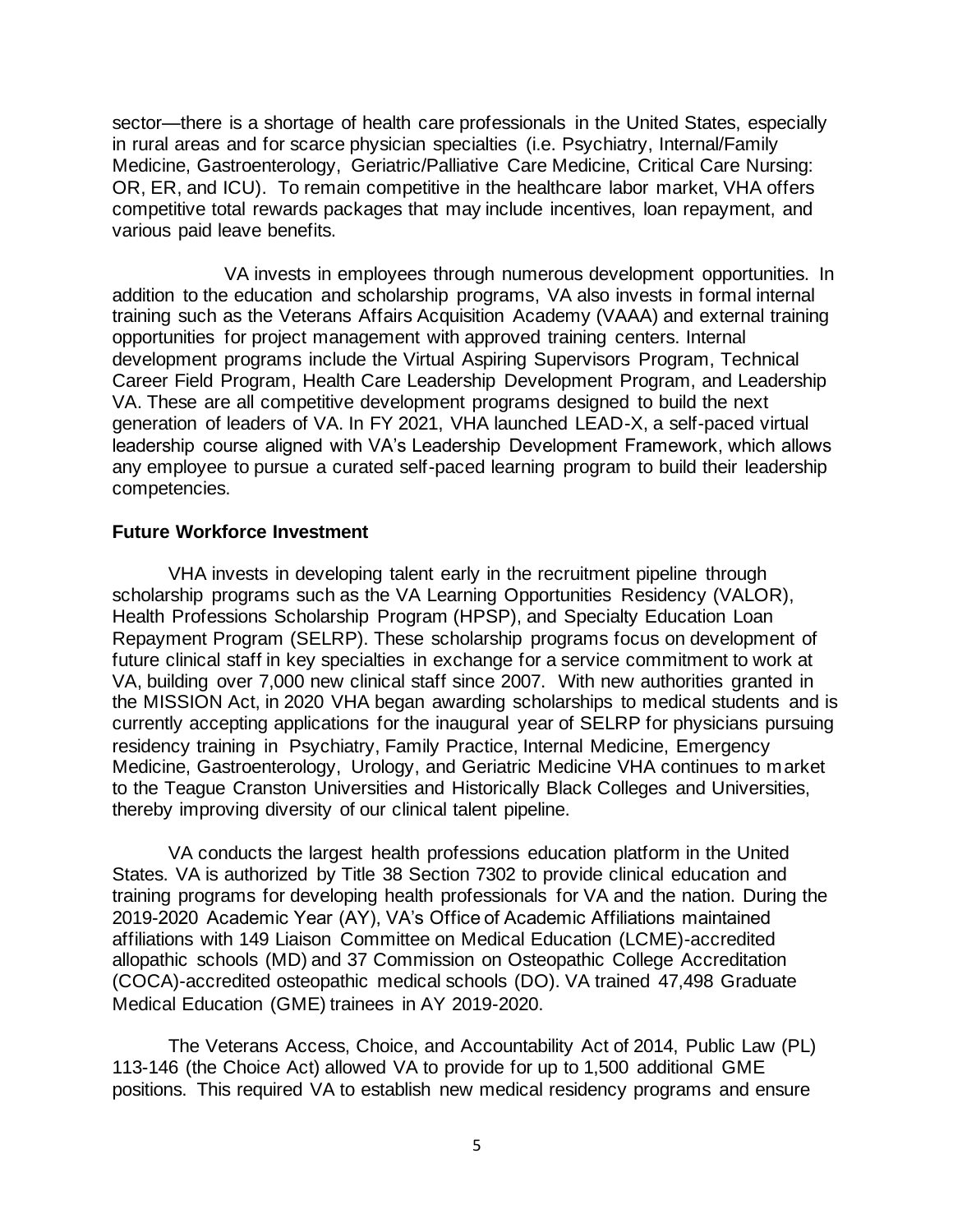that established medical residency programs have enough residency positions at priority VAMCs with a shortage of physicians, without medical residency programs, in communities designated as a health professional shortage area or with a high concentration of Veterans. Priority was placed on medical occupations that experience the largest staffing shortages throughout the VA and in primary care, mental health, and any other specialty that the Secretary of the VA determines appropriate. Through AY 2019-2020, VACAA-authorized positions were awarded to high priority VAMCs in primary care (40%), mental health (25%), and other critical needs specialties (35%). These strategic investments in the future clinical workforce will help VHA maintain a dedicated talent pipeline in future years.

### **Recruitment & Retention Investment**

VHA has a robust and multi-pronged approach to recruitment. In addition to making career opportunities available to the public through the VA career website, [VACareers.va.gov,](http://www.vacareers.va.gov/) national recruiters support large scale recruitment efforts and targeted clinical specialty recruiting through long-term applicant sourcing and awardwinning recruitment marketing campaigns. Local facilities have in-house recruiters, who reach out to and coordinate with applicants on a local level including outreach to nearby training programs and hosting open houses and recruitment fairs to facilitate hiring. Facilities also produce job and station-specific advertisements in local, state, and national publications, journals, newspapers, radio advertisements, hold local career/job fairs, and attend local and regional job fairs.

VA uses a variety of financial incentives to attract critical clinical health care providers including recruitment, relocation, and retention (3R) incentive, Special Salary Rates, Appraised Value Offer, the Education Debt Reduction Program (EDRP), the Student Loan Repayment Program (SLRP), and the Employee Incentive Scholarship Program (EISP). For example, VHA uses EDRP to recruit and retain health care providers in specific, difficult to fill clinical positions for up to five years by providing student loan payment reimbursements of up to \$40,000 annually, for a total reimbursement of up to \$200,000 for qualifying student loans. In FY 2020, \$70 million in EDRP loan reimbursements helped secure nearly 2,000 additional employees for VHA serving in patient care positions, bringing the active participant total to over 5,500.

# **Information Technology Workforce Investment**

VA's Office of Information & Technology (OIT) workforce needs mainly center around highly qualified cybersecurity professionals which are difficult to recruit and retain. There continues to be a nationwide shortage of highly qualified cybersecurity experts which is supported by the US Bureau of Labor Statistics projected growth of 32 percent from 2018 to 2028. To address this challenge, VA OIT uses various workplace flexibilities such as alternative work schedules, telework, creditable leave, and recruitment and retention incentives.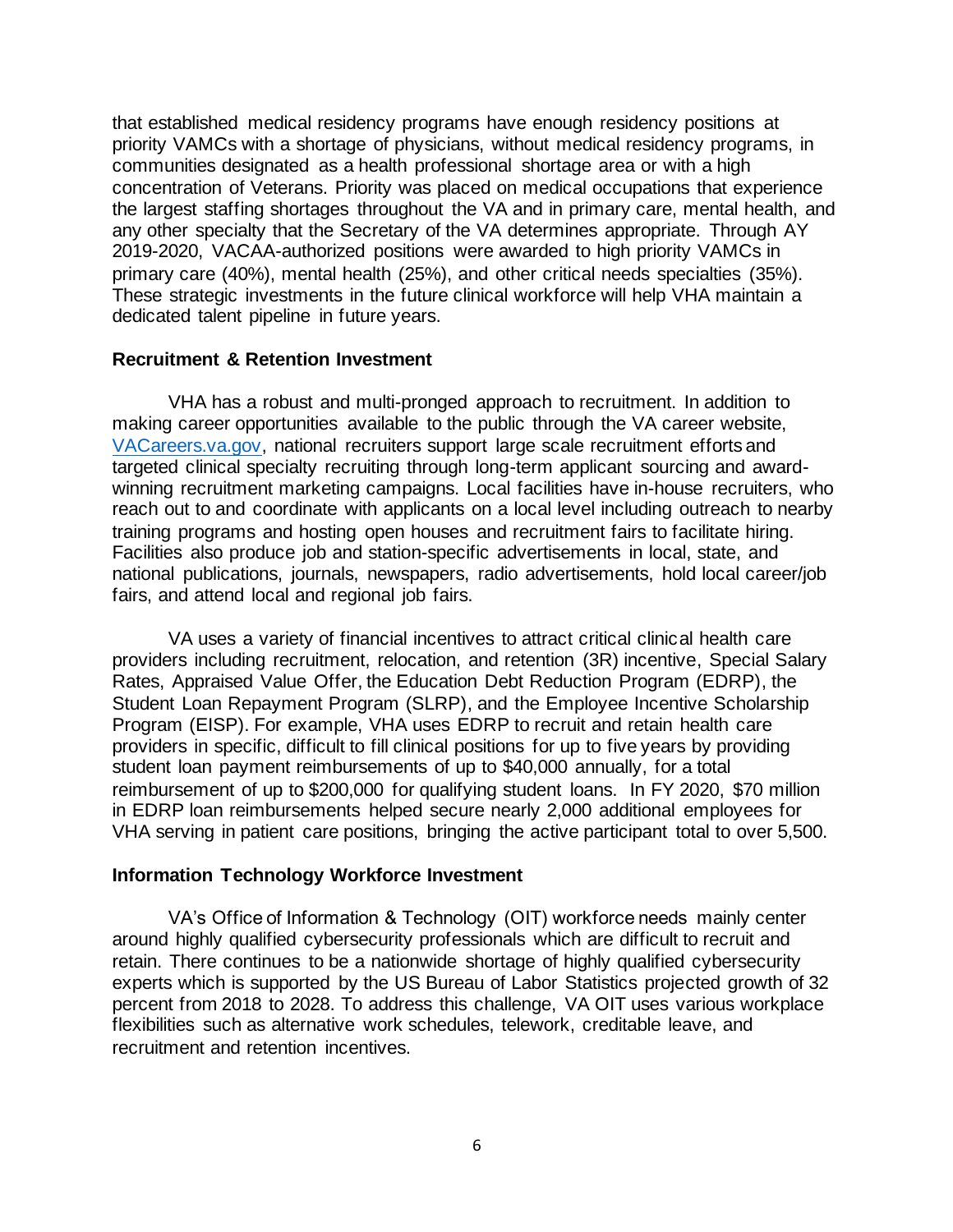Additional non-financial incentives include: Technical Career Field and Pathways programs, access to new technologies, work on national defense problems, leadership mentoring on key projects, and collaboration with the very best in academia and industry to attract and retain IT talent. Talent Acquisition Consultants are actively identifying and proactively recruiting candidates outside of traditional federal recruiting channels which allows the identification of potential applicants who possess specific skill sets to meet the needs of OIT.

### **The Business Case for Employee Engagement**

In VA's 2018-2024 Strategic Plan, Management Objective 4.2, the Department recognizes "that the ability to deliver world-class customer experience is strongly dependent on high levels of employee engagement" by empowering and enabling a diverse workforce. OPM defines employee engagement as: "The employee's sense of purpose that is evident in their display of dedication, persistence, and effort in their work or overall attachment to their organization and its mission." Studies show that employee engagement is a core driver of performance as well as lower rates of turnover, complaints, accidents, and absenteeism. Engaged employees are as follows: (1) twice as likely to stay in their current jobs; (2) two-and-a half times more likely to feel they can make a difference; and (3) three times as likely to report being satisfied in their jobs.

Our performance of VA's mission is amplified by our commitment to inclusion, diversity, equity and access – traits and characteristics that make people unique as well as behaviors and social norms that ensure people feel valued, welcome and comfortable. Our core I-CARE values – Integrity, Commitment, Advocacy, Respect and Excellence – define our culture and reinforce our devotion to those we serve. Our core values provide a baseline for the standards of behavior expected of all VA employees. To enable VA to sustain respect and collaboration amongst our multicultural workforce to serve a multicultural Veteran community and Nation, VA will collaborate across the Federal government, the Administration, and with members of Congress to: (1) conquer our natural biases by advancing cultural competence and humility; (2) embrace the business case for diversity, inclusion, and civil treatment of others; (3) foster employee engagement; and (4) inspire conscious inclusion, diversity, equity and access in everything we do. Through these strategies, we can be an organization committed to equity, humanity and justice for our employees and those we serve.

#### **Systems of Support**

OIT is ensuring that IT investments, including OIT's personnel, policies, and support processes, are delivering measurable improvements in mission and operational performance creating better life outcomes for our nation's Veterans. A major focus area is creating a modern and seamless service experience between the Department and those we serve. OIT leverages the necessary tools, technologies, and skill sets to meet our Veteran's 21st century digital service expectations. Achieving this goal requires modernizing the touchpoints, workflows, tools, and infrastructure that converge to deliver the services that our Veterans have earned through their service and